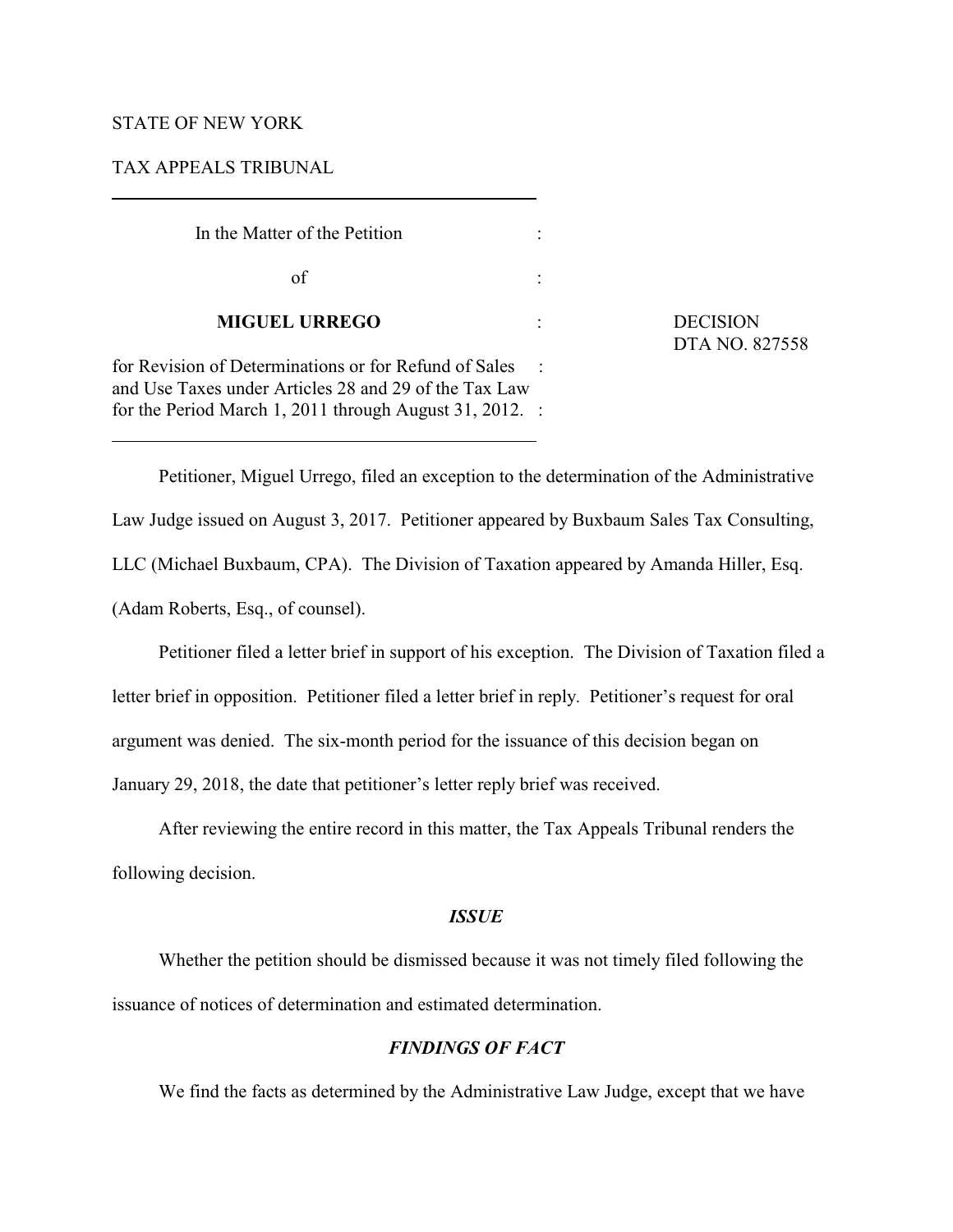modified finding of fact 3, 13 and 15. We have also added a new finding of fact, numbered 18 herein. We make these changes to more fully reflect the record. As so modified, the Administrative Law Judge's findings of fact appear below.

1. On March 25, 2016, petitioner, Miguel Urrego, filed a petition with the Division of Tax Appeals in protest of the following notices of estimated determination issued by the Division of Taxation (Division) pursuant to Articles 28 and 29 of the Tax Law:

| Notice Number | Tax Period Ended | Tax          | Penalty     | Interest    | <b>Balance Due</b> |
|---------------|------------------|--------------|-------------|-------------|--------------------|
| L-041123666   | 8/31/12          | \$9,662.19   | \$2,898.61  | \$2,670.64  | \$15,231.44        |
| L-041123667   | 5/31/12          | \$34,649.76  | \$10,741.27 | \$11,231.51 | \$56,622.54        |
| L-041123668   | 2/29/12          | \$55,739.52  | \$17,279.14 | \$20,796.00 | \$93,814.66        |
| L-041123669   | 11/30/11         | \$101,425.71 | \$31,441.82 | \$43,029.68 | \$175,897.21       |

The petition also protested the following notices of determination issued pursuant to

| Articles 28 and 29 of the Tax Law: |  |  |  |  |
|------------------------------------|--|--|--|--|
|                                    |  |  |  |  |

| Notice Number | Tax Period Ended | Tax         | Penalty     | Interest    | <b>Balance Due</b> |
|---------------|------------------|-------------|-------------|-------------|--------------------|
| L-041123670   | 8/31/11          | \$9,662.21  | \$3,043.48  | \$4,664.04  | \$17,369.73        |
| L-041123671   | 5/31/11          | \$33,649.77 | \$10,589.76 | \$17,938.51 | \$62,178.04        |

Each of the above notices was dated May 1, 2014. The Division maintains that the notices were issued electronically pursuant to Tax Law § 35.

2. The subject notices were issued to petitioner as a responsible person for a company named Chef & Company, LLC, for the periods at issue.

3. The Division brought a motion on February 21, 2017, to dismiss the petition or, in the alternative, for summary determination in its favor pursuant to sections 3000.5 and 3000.9 (a) and (b) of the Rules of Practice and Procedure of the Tax Appeals Tribunal. In support of its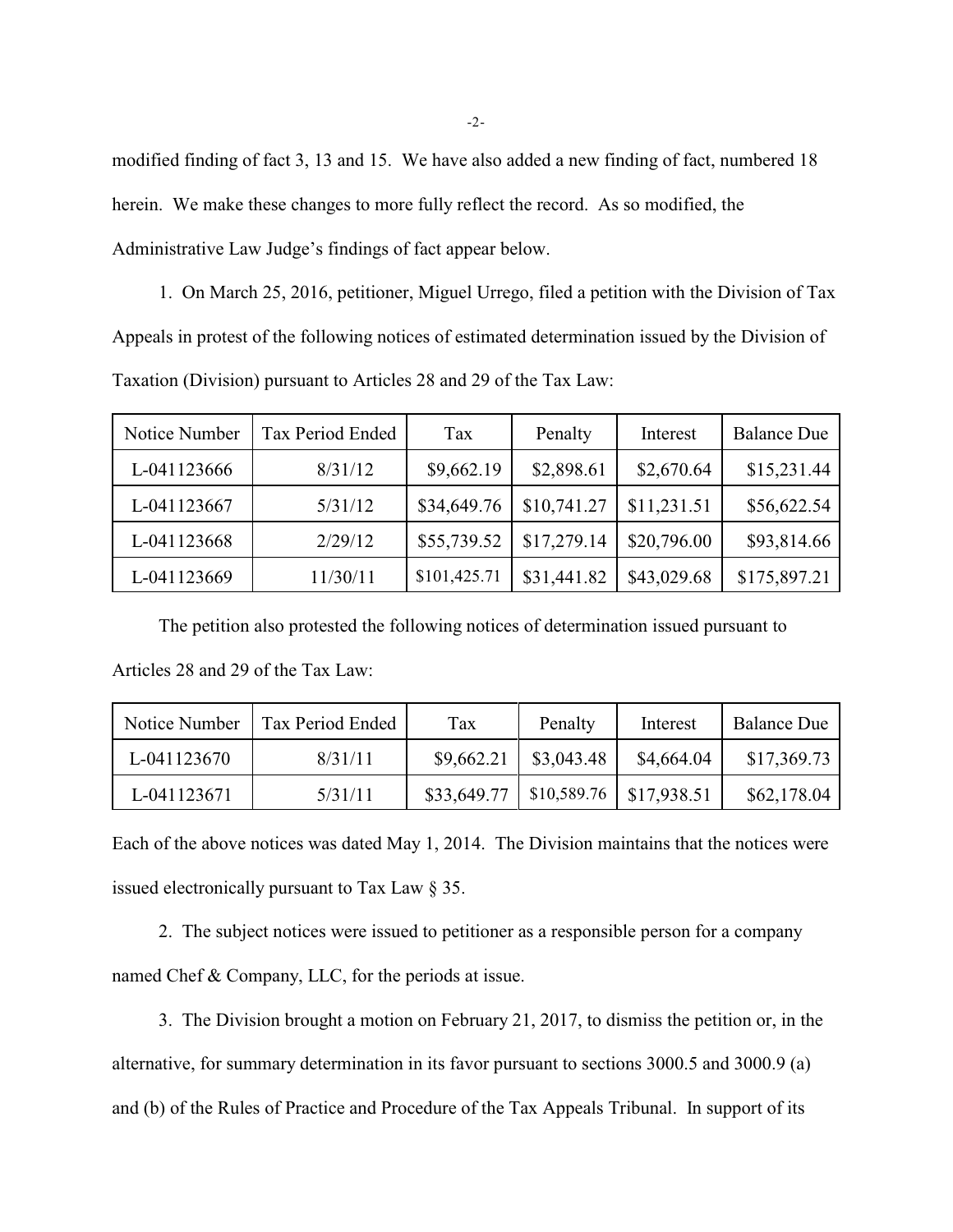motion and to prove the issuance of the notices under protest, the Division submitted, among other documents, the following: (i) an affidavit, dated February 21, 2017, of Adam Roberts, Esq.; (ii) an affidavit, dated February 21, 2017, of Monica Amell, Taxpayer Services Specialist 3 and Team Lead of the External Communication Unit of the Division; (iii) a copy of the Division's online services (OLS) account terms and conditions for individuals; (iv) a screenshot of petitioner's OLS account summary to "Manage Email"; (v) a screenshot of petitioner's OLS "View Online Services Account"; (vi) correspondence, dated September 20, 2011, from the Division to petitioner confirming petitioner's creation of an OLS account; (vii) a screenshot of petitioner's OLS account "OTC tpid results" user ID history; (viii) the subject notices of estimated determination and notices of determination all dated May 1, 2014; (ix) a copy of petitioner's "Event Management Transaction Log" within the e-manages process for an integrated revenue enterprise (e-MPIRE); (x) a screenshot of petitioner's OLS account summary; (xi) the Division's printout of "Delivery Details by Template ID"; and (xii) the Division's printout of electronic message delivery status.

4. The affidavit of Monica Amell sets forth the Division's general practice and procedure for the processing and delivery of taxpayer-specific electronic communications, including electronic statutory notices. Ms. Amell has been Team Lead of the External Communication Unit of the Division since June 2013. As part of Ms. Amell's duties, she manages the processing and delivery of taxpayer-specific electronic communications and the monitoring of reports to determine the electronic status of email alerts referring to statutory notices. Taxpayers may open an OLS account and request electronic communication of their tax-related documents from the Division. The OLS system allows a taxpayer to authorize the Division to send an email alert to

-3-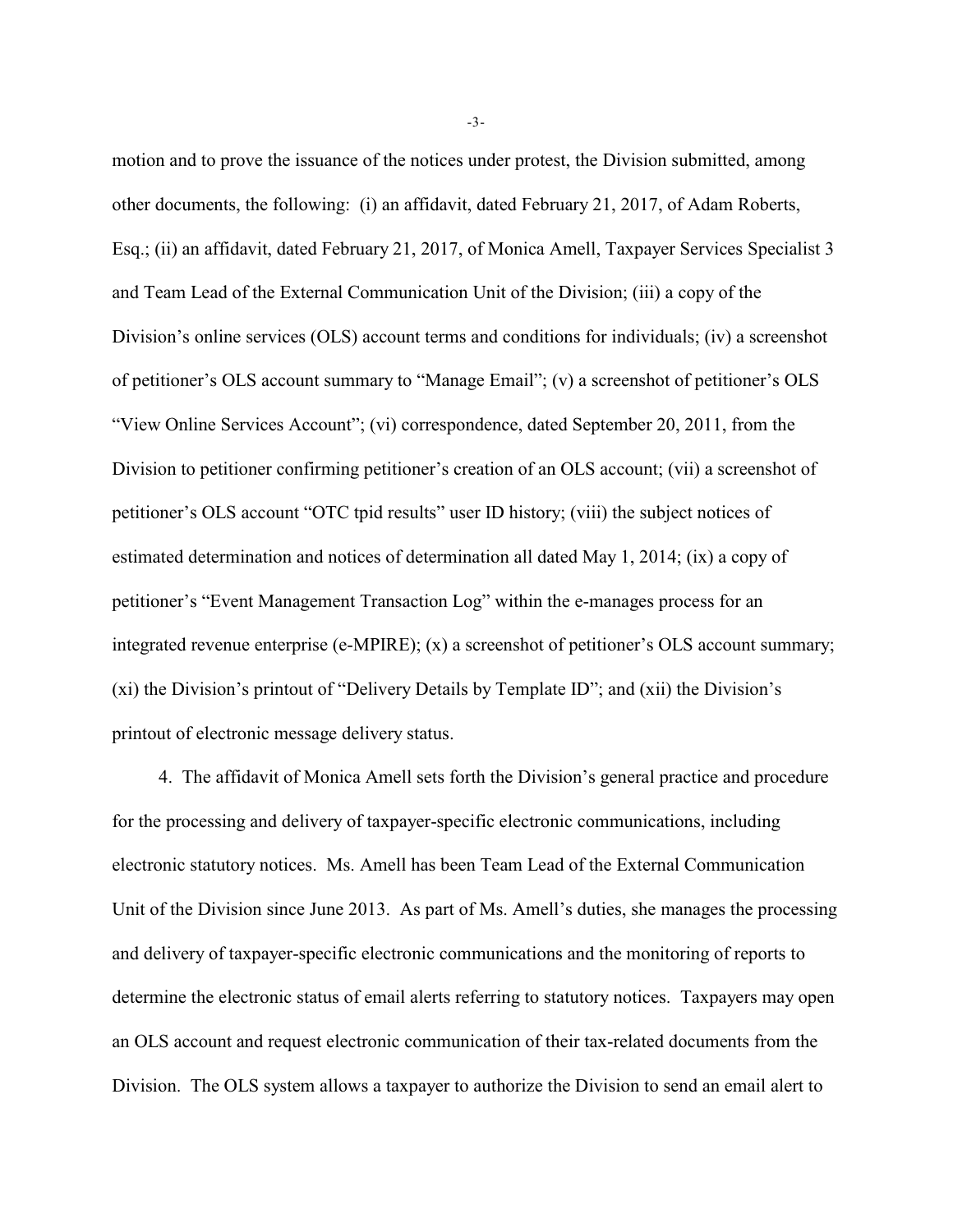his or her chosen external email address advising the taxpayer to check his or her OLS account for any message in the message center section. The message center is a secure section within OLS where a taxpayer can view electronic correspondence from the Division. Taxpayers can choose which email service they would like to receive through OLS by clicking on check boxes in the "manage email" section of their OLS account, with options including emails for bills and related notices and other notifications. The Division acknowledges when an online account has been created by sending correspondence to the taxpayer confirming the taxpayer's creation of an OLS account.

5. The Division's OLS account terms and conditions for individuals provides that in consideration of a taxpayer's use of an OLS account, the taxpayer agrees that by providing electronic communication authorization, the taxpayer agrees to receive the indicated tax-related documents and communications electronically and agrees that the Division will not use physical (postal) mail to provide the communications. The Division instead sends an email that alerts the taxpayer to sign on to his or her OLS account to access the information. The taxpayer further agrees to provide an updated email address and periodically check for new account activity.

6. In the "manage email" section of an OLS account, an account holder must affirmatively opt-in to receiving tax bills and related statutory notices via electronic communication by checking a box labeled "Bills and Related Notices - Get emails about your bills." The account holder must then click on the "Save" button to register and record the account holder's authorization to receive the same electronically. Immediately above the save button is an acknowledgment section, which provides:

"By selecting one or more of the choices above and clicking **Save**:

• I agree to receive tax bills and similar account notices electronically at

-4-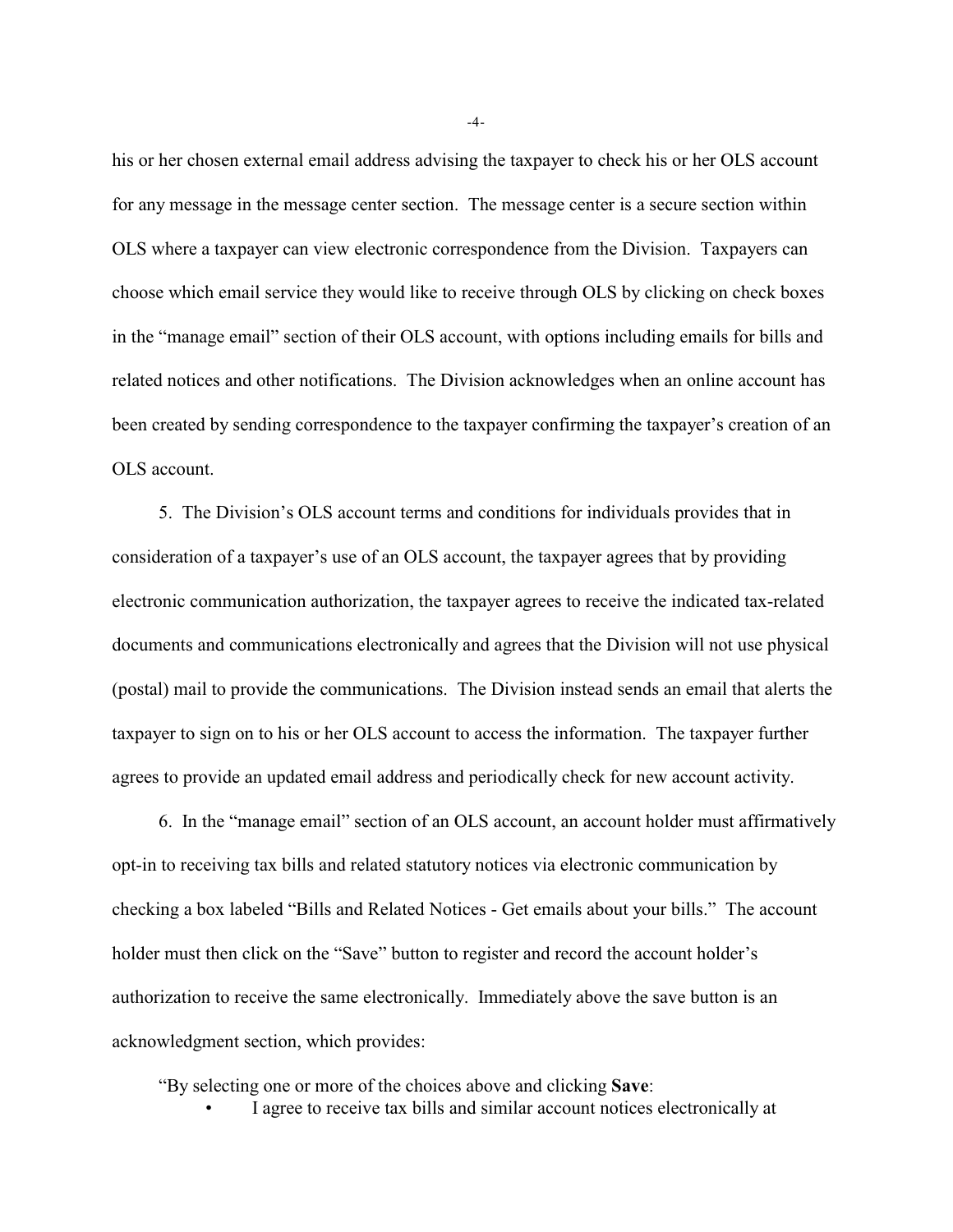my online services account.

- I understand that I will no longer receive these communications via physical (postal) mail.
- I understand that my right to challenge bills received through my online services account is the same as that for paper bills."

7. Petitioner opened an OLS account with the Division on September 16, 2011 under his name, taxpayer identification number, and user identification number, using a Logon ID of "Mu\*\*ego8" and an email address of "miguel $@***$ .com." Petitioner's OLS account for this user identification number and email address remains active to date.<sup>1</sup>

8. In the "manage email" section of petitioner's OLS account described in finding of fact 6, petitioner checked the boxes labeled "Bills and Related Notices - Get emails about your bills" and "Other Notifications - Get emails about refunds, filings, payments, account adjustments, etc."

9. On September 20, 2011, the Division sent an acknowledgment to petitioner, confirming his creation of the OLS account on September 16, 2011 under the username of "mu\*\*ego8."

10. The Division's advanced function presentation (AFP) system initiates billing printouts. The AFP system uses the Division's DZ4010Z retrieve view data (RVD) program. The RVD program verifies email eligibility based on the internal taxpayer ID, tax type and billing form. The RVD program uses internal taxpayer ID, user ID, email address, and email eligibility to determine authorization to receive electronic communications through OLS.

11. When a statutory notice is scheduled to be issued to a taxpayer under this procedure, the AFP system generates a mail file of the electronic statutory notices. The AFP system stores the file of the electronic statutory notices and the verified email address from the RVD program

 $1$  The user identification and email address are partially redacted to preserve confidentiality.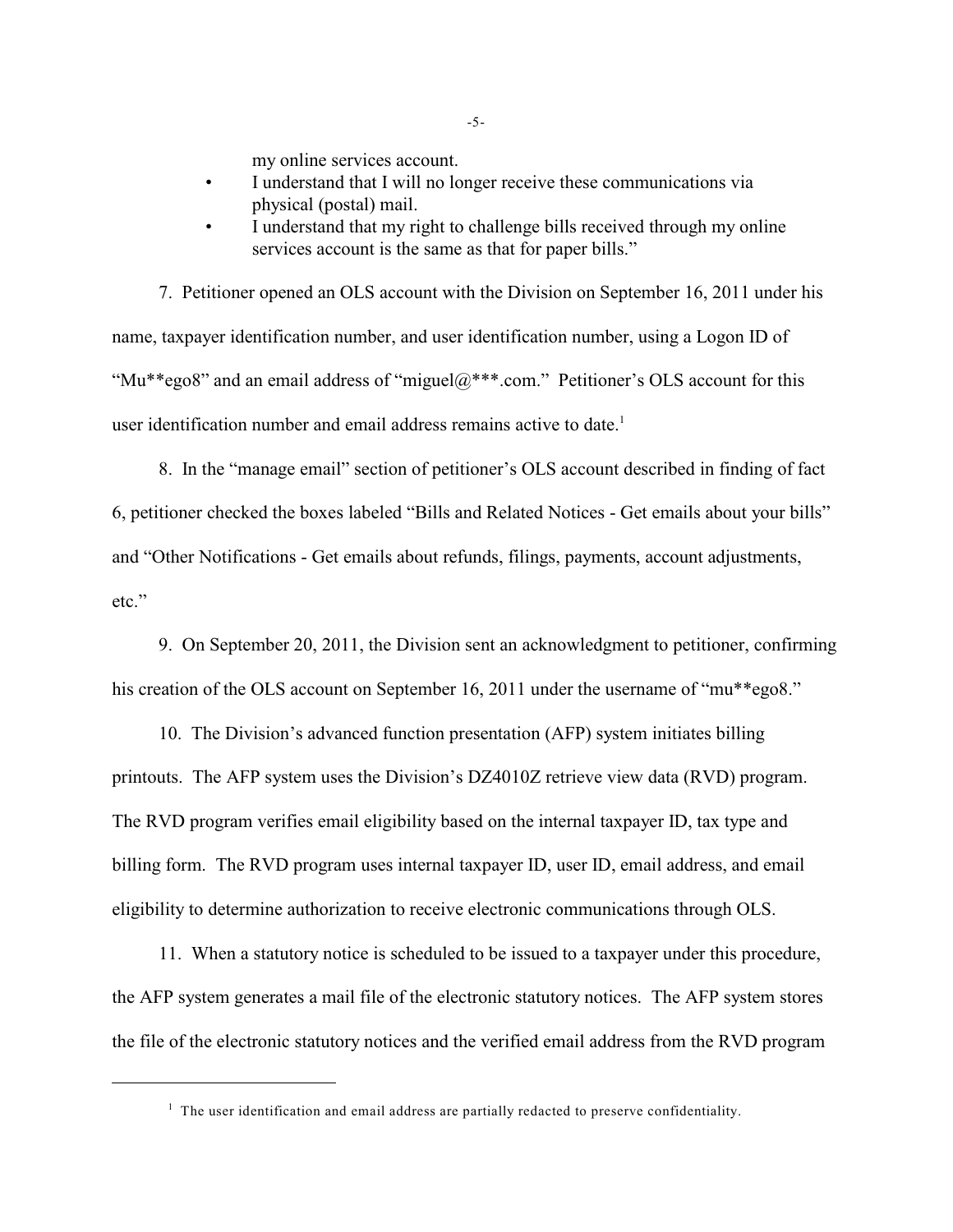until the issuing date is reached. On the issuing date, email alerts are sent to the external email address associated with the recipient's OLS account and the message is displayed in the OLS message center. The email alerts are delivered through a third-party vendor, GOVDelivery. GOVDelivery provides the Division delivery status information that the Division stores and reports advising of every email sent on behalf of the Division, with a status of "D" for delivered or "U" for undelivered.

12. The statutory notice is stored in a message file until the issuing date. On the issuing date, the notice is posted on a secure database for viewing by the taxpayers in their message center upon logging in to the OLS. The statutory notice is viewable in the message center section of the taxpayer's OLS account.

13. On May 1, 2014, the Division posted six messages stating, "You have a new liability due" to petitioner's OLS account and sent corresponding email alerts to petitioner's email address of miguel $@^{***}$ .com. A screenshot of petitioner's OLS account summary indicating the posting of these messages is in the record. Also on May 1, 2014, the Division posted notices of estimated determination numbers L-041123666 through L-041123669 and notices of determination numbers L-041123670 and L-041123671 to petitioner's OLS account, which were stored in his OLS message center.

14. The Division maintains delivery status information of email alerts in the delivery details by template ID (delivery details). The delivery details relevant to the present case indicate that the Division sent email alerts to petitioner at his email address of miguel $@^{***}$ .com on May 1, 2014, with APL Tracking IDs MG050120149688486, MG050120149688498, MG050120149688501, MG050120149688502, MG050120149688504, and

-6-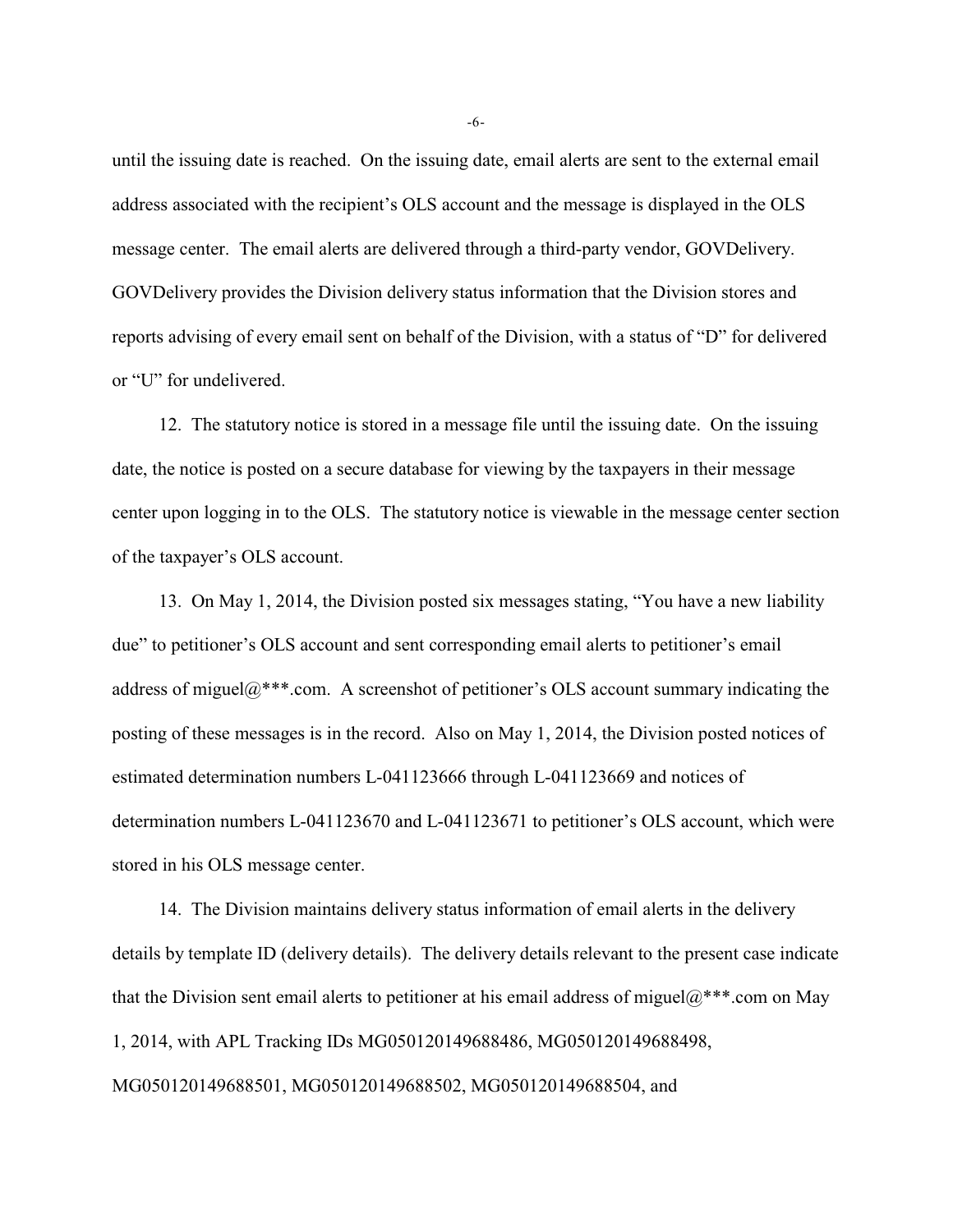MG050120149688505. The delivery details indicate the status of the emails sent to petitioner on May 1, 2014 as "D" (delivered).

15. The record contains a printout of the status of messages sent to petitioner's OLS account and email address. The status information reports a status of "R" for read and "U" for unread. The status printout relevant to the May 1, 2014 messages sent to petitioner indicates that messages APL tracking IDs MG050120149688486, MG050120149688498, MG050120149688501, MG050120149688502, MG050120149688504, and MG050120149688505 delivered to petitioner's OLS account and email address had a status of "U" or unread.

16. Ms. Amell avers that the procedures followed and described in her affidavits were the normal and regular procedures of the Division's External Communication Unit on May 1, 2014.

17. In response to the Division's motion, petitioner, in an unsworn letter, denied receipt of the subject notices and alleged that the Division failed to meet its burden of proving that it emailed the alerts concerning the notices of determination and estimated determination to petitioner's last known email address. Petitioner did not argue that he changed his email address or updated his account from the time it was opened until the date the notices were alleged to have been issued.

18. The issue of the timeliness of the petition in this matter was previously the subject of a notice of intent to dismiss petition issued by the Division of Tax Appeals on May 4, 2016. In response to the notice of intent, the Division submitted evidence pertaining to petitioner's creation of an OLS account and the Division's use of email and petitioner's OLS account to notify petitioner of the six statutory notices under protest. In an order dated October 6, 2016, the

-7-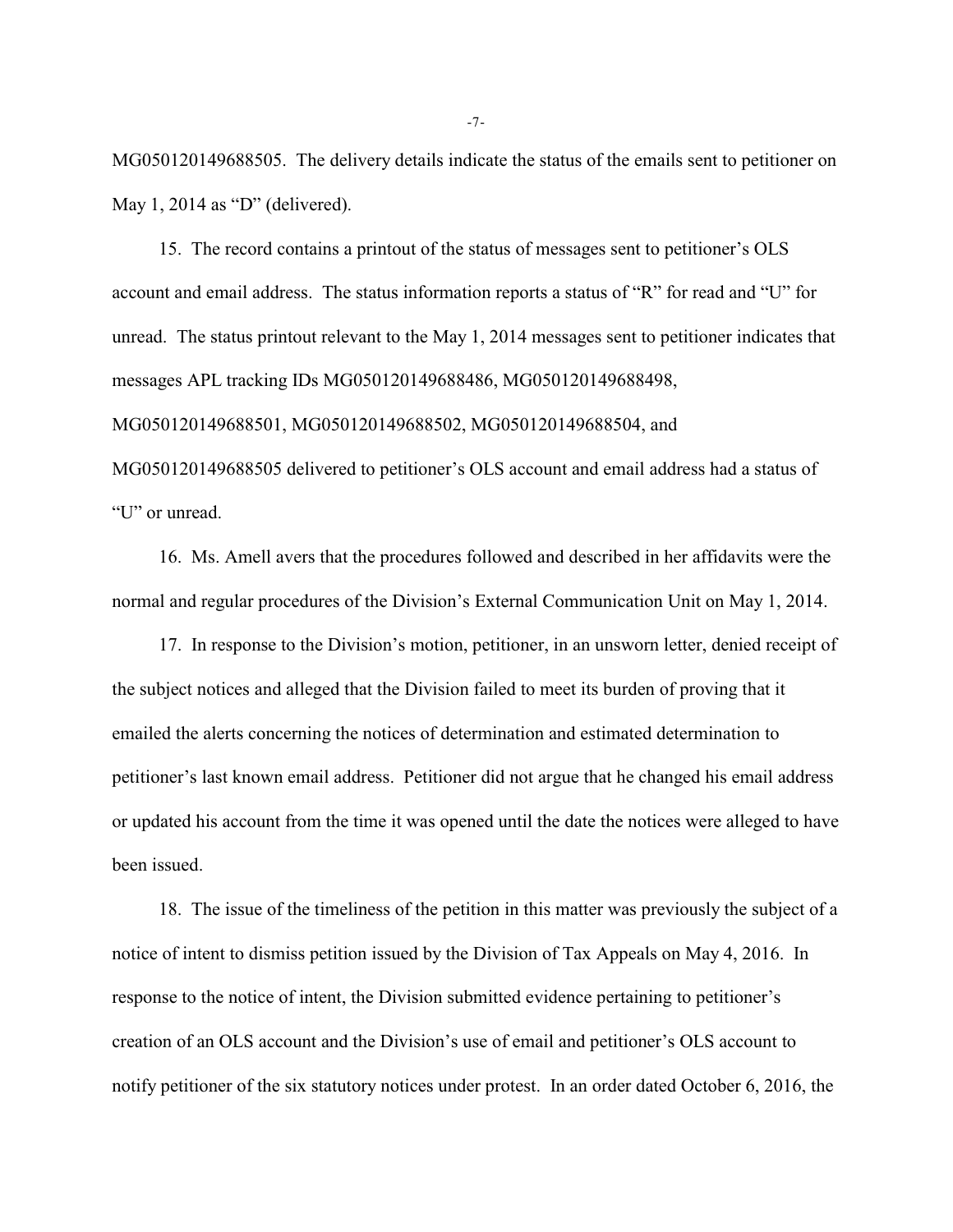Administrative Law Judge found that the Division failed to provide a copy of the terms and conditions as agreed to by petitioner in establishing his OLS account in 2011. The Administrative Law Judge thus determined that the Division failed to prove that petitioner authorized the use of electronic communication for statutory notices and ordered the withdrawal of the notice of intent. The evidence submitted by the parties in connection with the notice of intent to dismiss petition is part of the record in this matter. Such evidence includes an affidavit of Ms. Amell, dated July 12, 2016, together with exhibits attached thereto.

#### *THE DETERMINATION OF THE ADMINISTRATIVE LAW JUDGE*

The Administrative Law Judge reviewed statutory and case law relevant to the timeliness of protests of statutory notices. The Administrative Law Judge noted that the Division bears the burden of proving that it properly issued a protested notice to the taxpayer. The Administrative Law Judge observed that, where a statutory notice is physically mailed, the Division can meet its burden by establishing that it had a standard mailing procedure and that the procedure was followed in a specific case. The Administrative Law Judge noted that, when properly authorized, the Division may provide a statutory notice to a taxpayer using an electronic means of communication. The Administrative Law Judge determined that the Division was authorized to send notices to petitioner electronically. The Administrative Law Judge also determined that the Division established that it had a standard procedure for the furnishing of statutory notices by electronic means and that such procedure was followed with respect to the notices at issue. The Administrative Law Judge thus granted the Division's motion for summary determination and dismissed petitioner's petition.

#### *SUMMARY OF ARGUMENTS ON EXCEPTION*

Petitioner notes that the record does not include petitioner's tax returns and asserts that the

-8-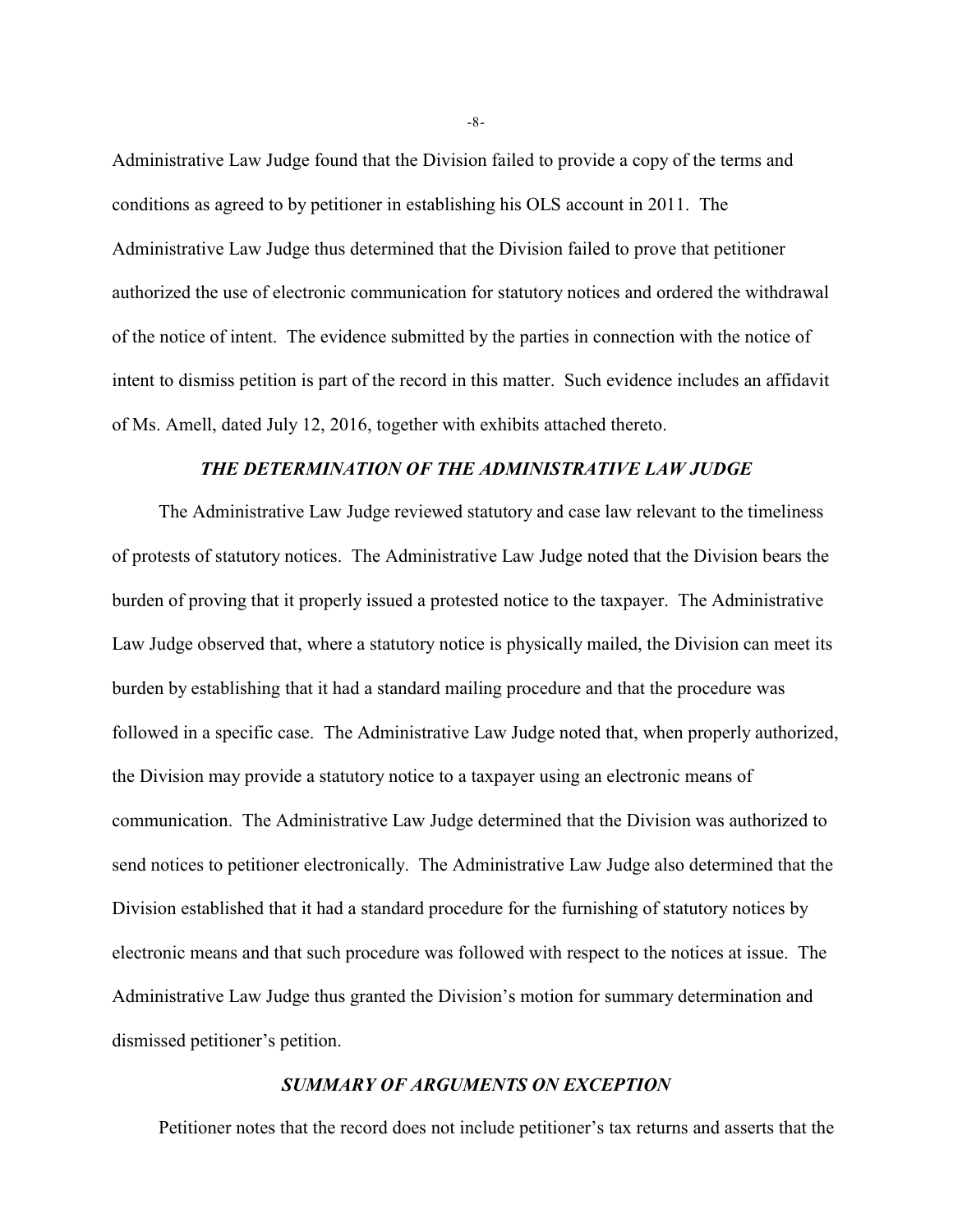Division thus failed to establish his last known mailing address. Petitioner contends that the electronic transmittal of the subject notices does not prove that such notices bear his last known mailing address as required. Petitioner also contends that the Division failed to follow its standard of mailing and that the Division failed to prove that it mailed the notices to petitioner's last known mailing address. Petitioner also denies receipt of the notices by either email or regular mail.

Petitioner also argues on exception, as he did in his petition, that the assertion of responsible officer liability against petitioner herein is inconsistent with the Division's policy of asserting liability against minority interest responsible officers of a limited liability company on a pro rata basis.

The Division contends that it followed its own established procedures and thus properly issued the subject notices of estimated determination and notices of determination to petitioner by electronic means. The Division contends that petitioner's claim that he did not receive the notices is insufficient to rebut the presumption of receipt that arises when the Division follows its procedures in issuing a notice.

The Division also contends that petitioner's tax returns and his last known mailing address are not relevant in the present matter because the subject notices were not physically mailed.

# *OPINION*

The present matter came before the Administrative Law Judge as a motion to dismiss the petition pursuant to 20 NYCRR 3000.9 (a) or, in the alternative, for summary determination pursuant to 20 NYCRR 3000.9 (b). A motion for summary determination is properly granted:

"if, upon all the papers and proof submitted, the administrative law judge finds that it has been established sufficiently that no material and triable issue of fact is

-9-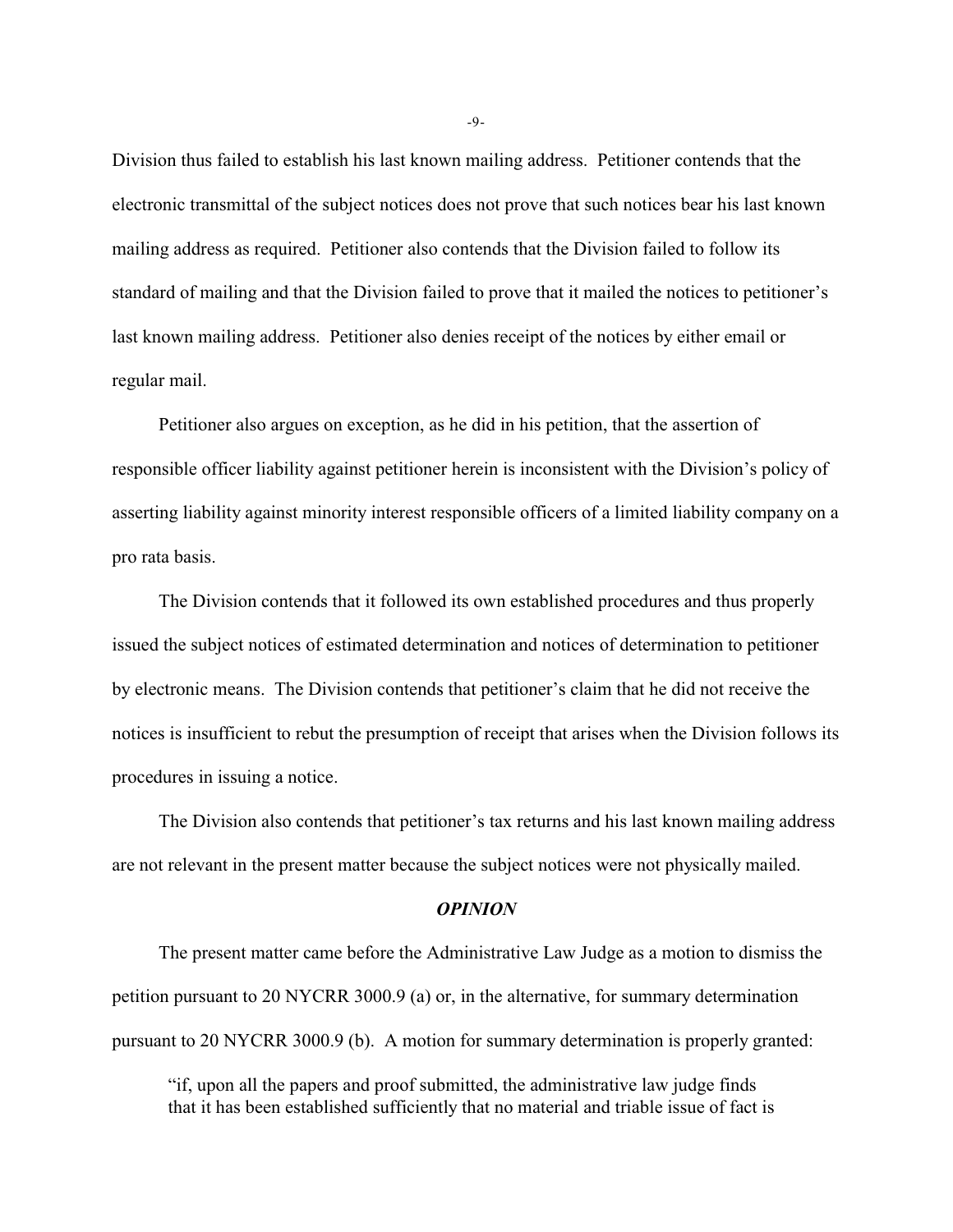presented and that the administrative law judge can, therefore, as a matter of law, issue a determination in favor of any party (20 NYCRR 3000.9 [b] [1])."

The standard of review on a motion to dismiss is the same as that for a summary determination motion (*Matter of Nwankpa*, Tax Appeals Tribunal, October 27, 2016).

Generally, a taxpayer may protest a notice of determination or estimated determination by filing a petition for a hearing with the Division of Tax Appeals within 90 days from the date of mailing of such notice (Tax Law § 1138 [a] [1]). A taxpayer also has the option of commencing an administrative challenge to such a notice by filing a request for a conciliation conference with the Division's Bureau of Conciliation and Mediation Services (BCMS) "if the time to petition for such a hearing has not elapsed" (Tax Law  $\S 170$  [3-a] [a]). The statutory time limit for the filing of a petition or a conciliation conference request is strictly enforced (*see e.g. Matter of Am. Woodcraft*, Tax Appeals Tribunal, May 15, 2003 [petition filed one-day late dismissed]). The Division of Tax Appeals lacks jurisdiction to consider the merits of a late-filed protest (*see e.g. Matter of Garitta*, Tax Appeals Tribunal, February 21, 2017).

As the Administrative Law Judge correctly noted, it is well established that, where, as here, the timeliness of a taxpayer's protest is in question, the initial inquiry is whether the Division has met its burden of demonstrating the fact and date of issuance of the relevant statutory notice or conciliation order (*see Matter of Katz*, Tax Appeals Tribunal, November 14, 1991). To meet its burden, the Division must show proof of a standard procedure and proof that such procedure was followed in the particular instance in question (*see Matter of New York City Billionaires Constr. Corp*., Tax Appeals Tribunal, October 20, 2011).

The foregoing evidentiary standards are premised on statutes requiring that a notice of deficiency or determination be mailed in order to be properly issued (*e.g.* Tax Law § 1138 [a]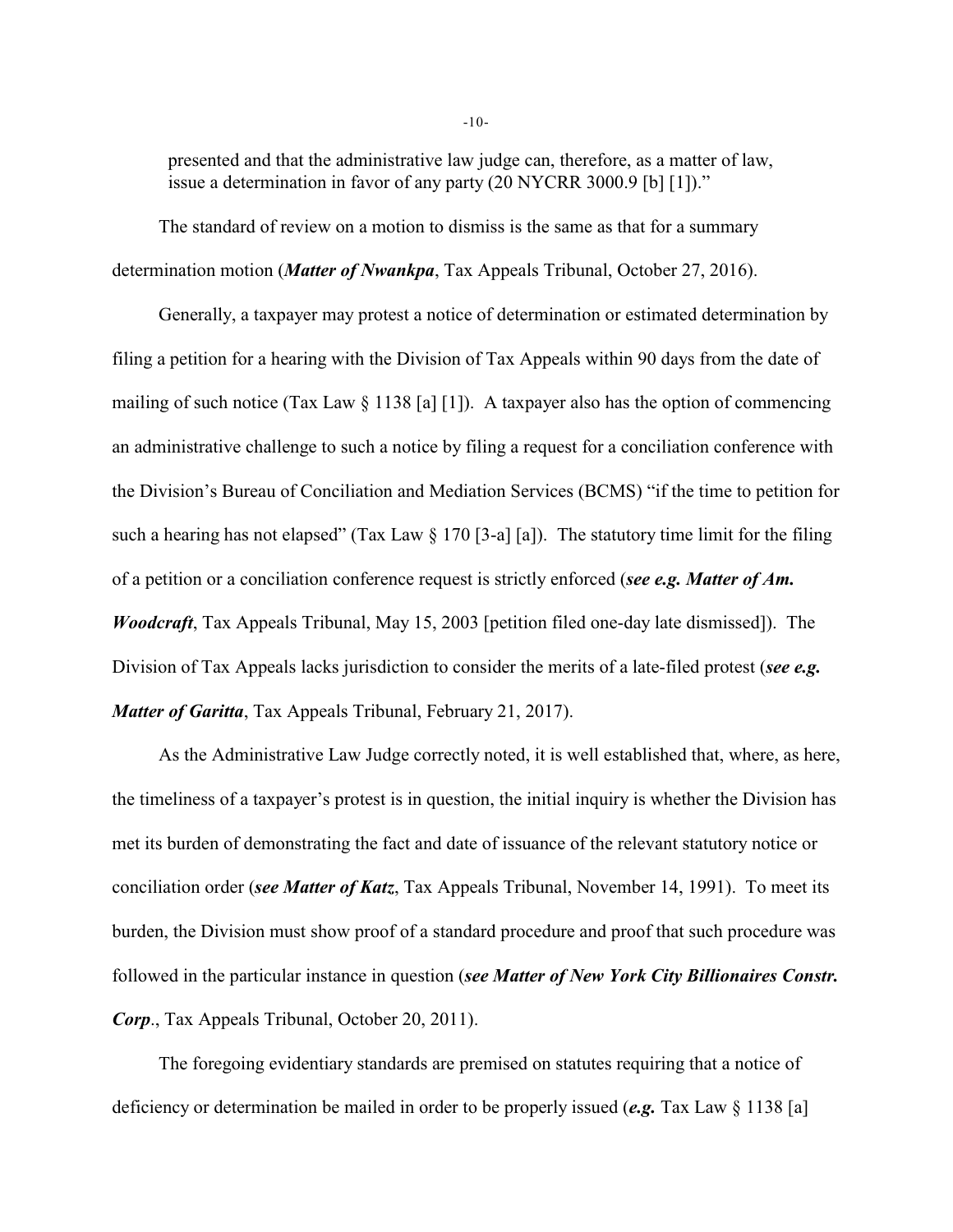[1]). In the present matter, however, the subject notices were issued electronically. The furnishing of notices by such means of communication is authorized by Tax Law § 35, which provides:

"Notwithstanding any other provision of New York state law, where the department has obtained authorization of an online services account holder, in such form as may be prescribed by the commissioner, the department may use electronic means of communication to furnish any document it is required to mail per law or regulation. If the department furnishes such document in accordance with this section, department records of such transaction shall constitute appropriate and sufficient proof of delivery thereof and be admissible in any action or proceeding."<sup>2</sup>

Although the means by which notices of determination are properly issued differs under

Tax Law §§ 35 and 1138 (a) (1), we find that the Division's burden to show that it had a standard procedure for issuing notices and that such procedure was followed in a particular instance remains (*Matter of Perez*, Tax Appeals Tribunal, November 12, 2015). More specifically, where a statutory notice is issued under Tax Law § 35, we agree with the Administrative Law Judge that the Division must establish its standard procedures for establishing OLS accounts, obtaining authorization from OLS account holders for electronic communications, and sending notices electronically to OLS account holders (*id*.). The Division must also show that such procedures were followed in the particular instance (*id.*).

Turning to the specific facts presented here, we agree with the Administrative Law Judge that the Division has proven, through the affidavit of Monica Amell and the documentary evidence attached thereto, its standard procedures for establishing OLS accounts, obtaining

<sup>&</sup>lt;sup>2</sup> There are two sections 35 of the Tax Law. The section relevant here is titled "Use of electronic means of communication." The other section 35 contains provisions for the economic transformation and facility redevelopment program tax credit and is not relevant here.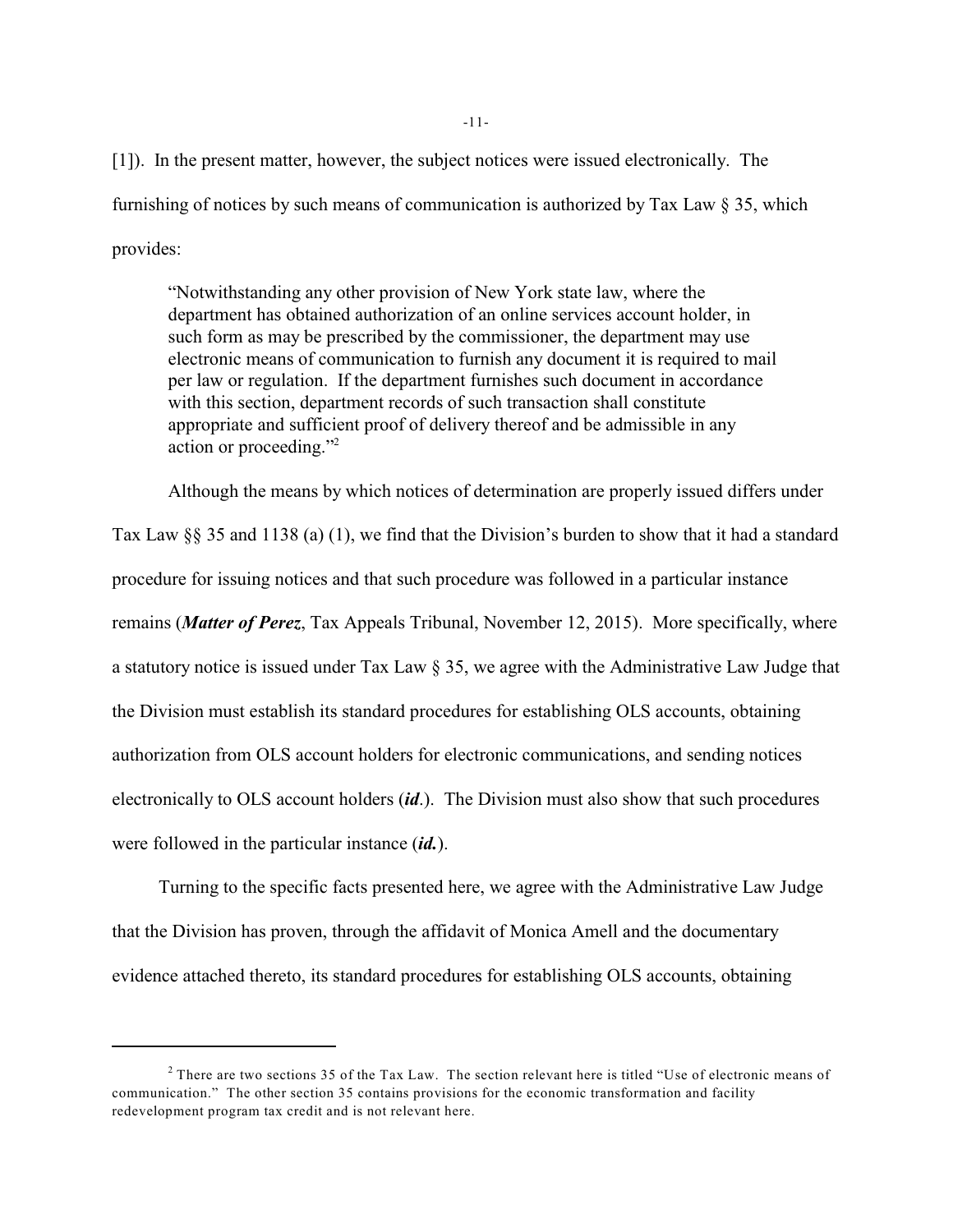authorization from OLS account holders for electronic communications, and sending notices electronically to OLS account holders.

We also agree with the Administrative Law Judge that the Division has established through the affidavit and documentary evidence that the standard procedures were followed in this particular instance.

Specifically, the evidence shows that petitioner opened an OLS account on September 16, 2011 under his name, taxpayer identification number, and user identification number, using a logon ID name of "Mu\*\*ego8" and an email address of miguel@\*\*\*.com. On September 20, 2011, the Division sent an acknowledgment to petitioner, confirming his creation of the OLS account under the username of "mu\*\*ego8."

The evidence also establishes that petitioner authorized the Division to send notices electronically by checking the relevant boxes in the "manage email" section of his OLS account, thereby indicating his agreement to receive email regarding bills, notices and other notifications. Pursuant to the Division's OLS account terms and conditions for individuals, by providing such electronic communication authorization, the taxpayer agrees to receive the indicated documents and communications electronically and agrees that the Division will not use postal mail to provide these communications.

The Division has also offered proof sufficient to establish that the statutory notices were furnished to petitioner by means of electronic communication on May 1, 2014 to his OLS account with alerts sent to his last known email address. The Division's records show that six email alerts were sent to petitioner's email address and the four notices of estimated determination and the two notices of determination at issue were posted to petitioner's OLS

-12-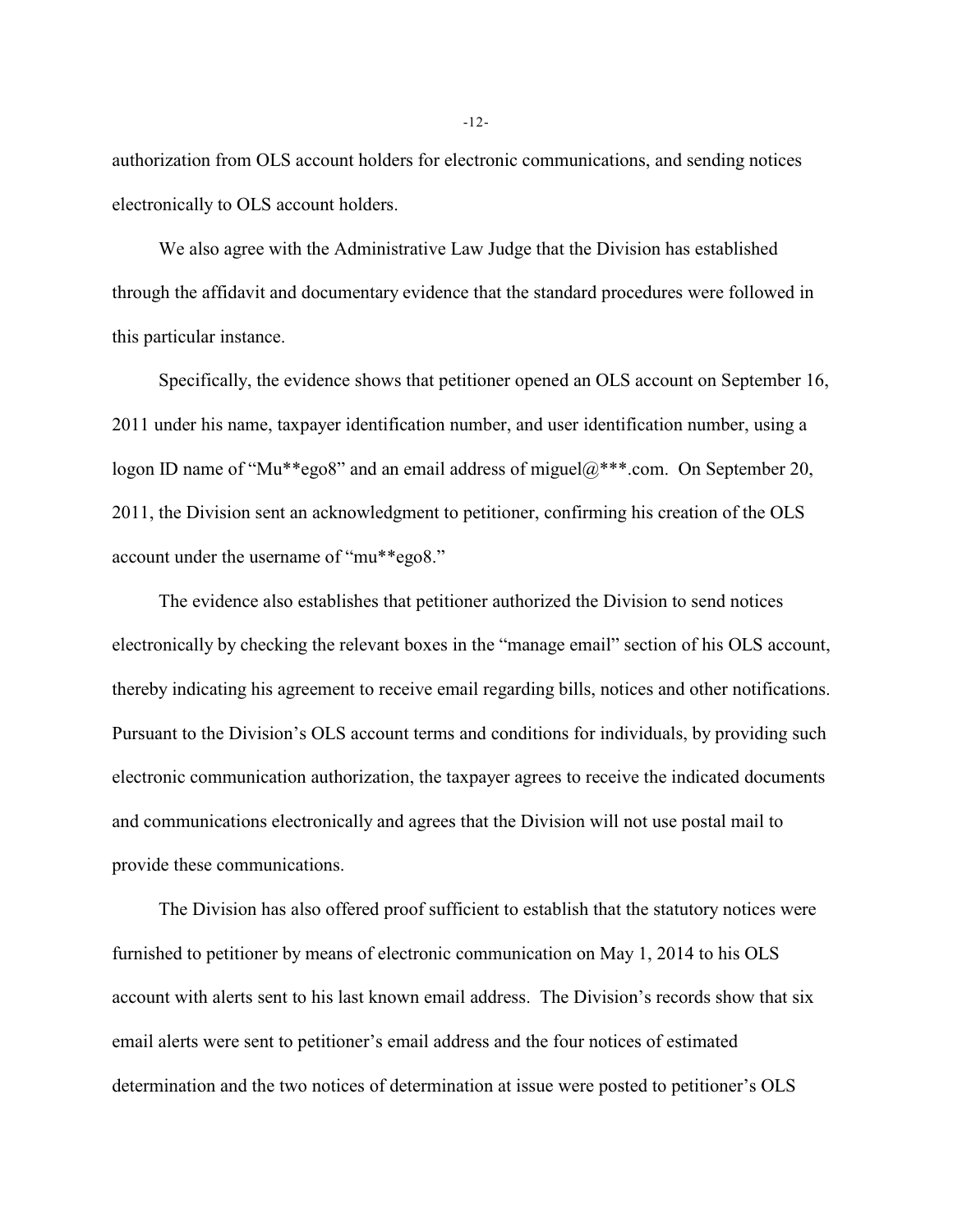account and stored in his OLS message center on May 1, 2014. The email alerts sent to petitioner's email address advised him that "you have a new liability due," thereby alerting him to view the statutory notices posted in the message center of his OLS account. The Division's records further show the delivery status of the May 1, 2014 emails as "D" (delivered).

Based on the foregoing, we conclude, as did the Administrative Law Judge, that the Division has presented sufficient evidence to establish that it furnished the subject notices of estimated determination and notices of determination on May 1, 2014 using an electronic means of communication pursuant to Tax Law § 35, and that the records presented constitute appropriate and sufficient proof of delivery thereof. We further conclude that such proper issuance of the subject notices pursuant to Tax Law § 35 is presumptive evidence of the receipt of such notices by petitioner (*cf.* Tax Law § 1147 [a] [1] [physical mailing of notice is presumptive evidence of receipt]). Accordingly, similar to a physical mailing situation, we find that petitioner's mere denial of receipt of the notices is not sufficient to overcome this presumption (*see Matter of T.J. Gulf v New York State Tax Commn.*, 124 AD2d 314 [3d Dept 1986]).

Having determined that the Division properly provided the notices by means of electronic communication on May 1, 2014 pursuant to Tax Law § 35, the statutory 90-day time limit to file either a request for conciliation conference with BCMS or a petition with the Division of Tax Appeals commenced on that date (Tax Law §§ 170 [3-a] [a]; 1138 [a] [1]).

The petition in this matter was filed on March 25, 2016. This date falls well after the 90 day period of limitations for such a filing. The petition was thus untimely and properly dismissed by the Administrative Law Judge.

-13-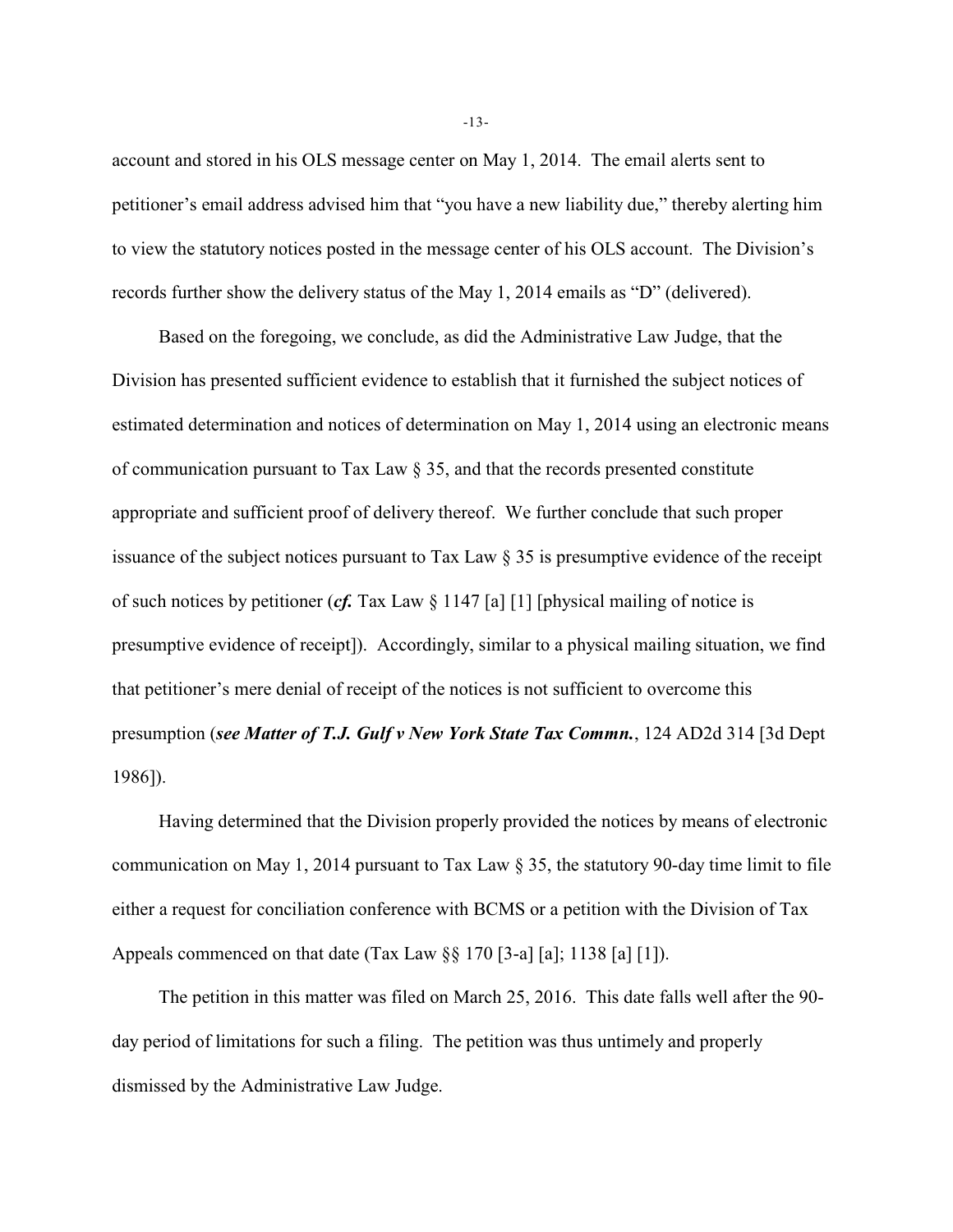Petitioner's arguments regarding whether the Division established that the physical address on the statutory notices was correct or whether the Division established that it physically mailed the notices to petitioner's last known address are irrelevant, given petitioner's agreement to the use of electronic means of communication to provide him with notice of such determinations.

As noted previously, the Division of Tax Appeals has no jurisdiction to consider the merits of a late-filed petition (*Matter of Garitta*). Accordingly, we may not address petitioner's argument that the Division improperly failed to assert responsible officer liability against him, a claimed minority interest owner of a limited liability company, on a pro rata basis (*see* NY St Dept of Taxation & Fin Technical Memorandum TSB-M-11[17]S [2011] ["New Policy Relating to Responsible Person Liability Under the Sales Tax Law"]).

While we agree with the Administrative Law Judge's conclusion that the subject petition was late-filed and therefore properly dismissed, we note that the Administrative Law Judge made a procedural error in his determination, which has no bearing on the ultimate outcome, but which we hereby correct.

The present matter came before the Administrative Law Judge as a motion to dismiss the petition pursuant to 20 NYCRR 3000.9 (a) or, in the alternative, for summary determination pursuant to 20 NYCRR 3000.9 (b). As noted previously, the standard of review for both such motions is the same (*Matter of Nwankpa*). In dismissing the petition, the Administrative Law Judge granted the Division's motion for summary determination. As discussed above, however, the Division of Tax Appeals lacks subject matter jurisdiction over a late-filed petition (*Matter of Garitta*). The Rules of Practice and Procedure provide for the dismissal of such a petition pursuant to a motion to dismiss (20 NYCRR 3000.9 [a] [ii]). Accordingly, the Division's motion

-14-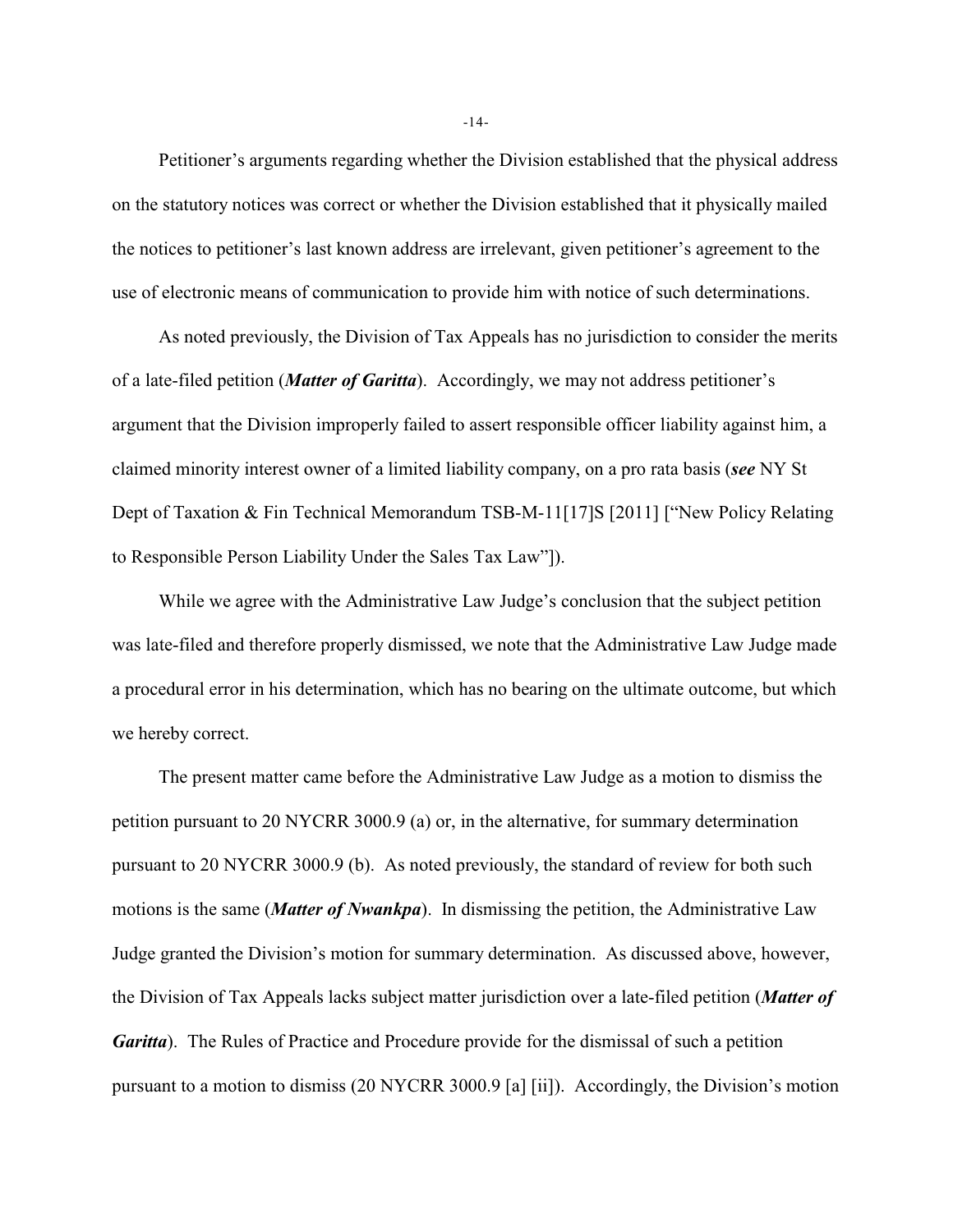to dismiss should have been granted, thereby rendering the motion for summary determination moot (*Matter of Liaquat Ali*, *Inc*. Tax Appeals Tribunal, January 22, 2015).

Accordingly, it is ORDERED, ADJUDGED and DECREED that:

1. The exception of Miguel Urrego is denied;

2. The determination of the Administrative Law Judge is modified to the extent that the

Division's motion to dismiss the petition is granted, but the determination is otherwise affirmed; and

3. The petition of Miguel Urrego is dismissed.